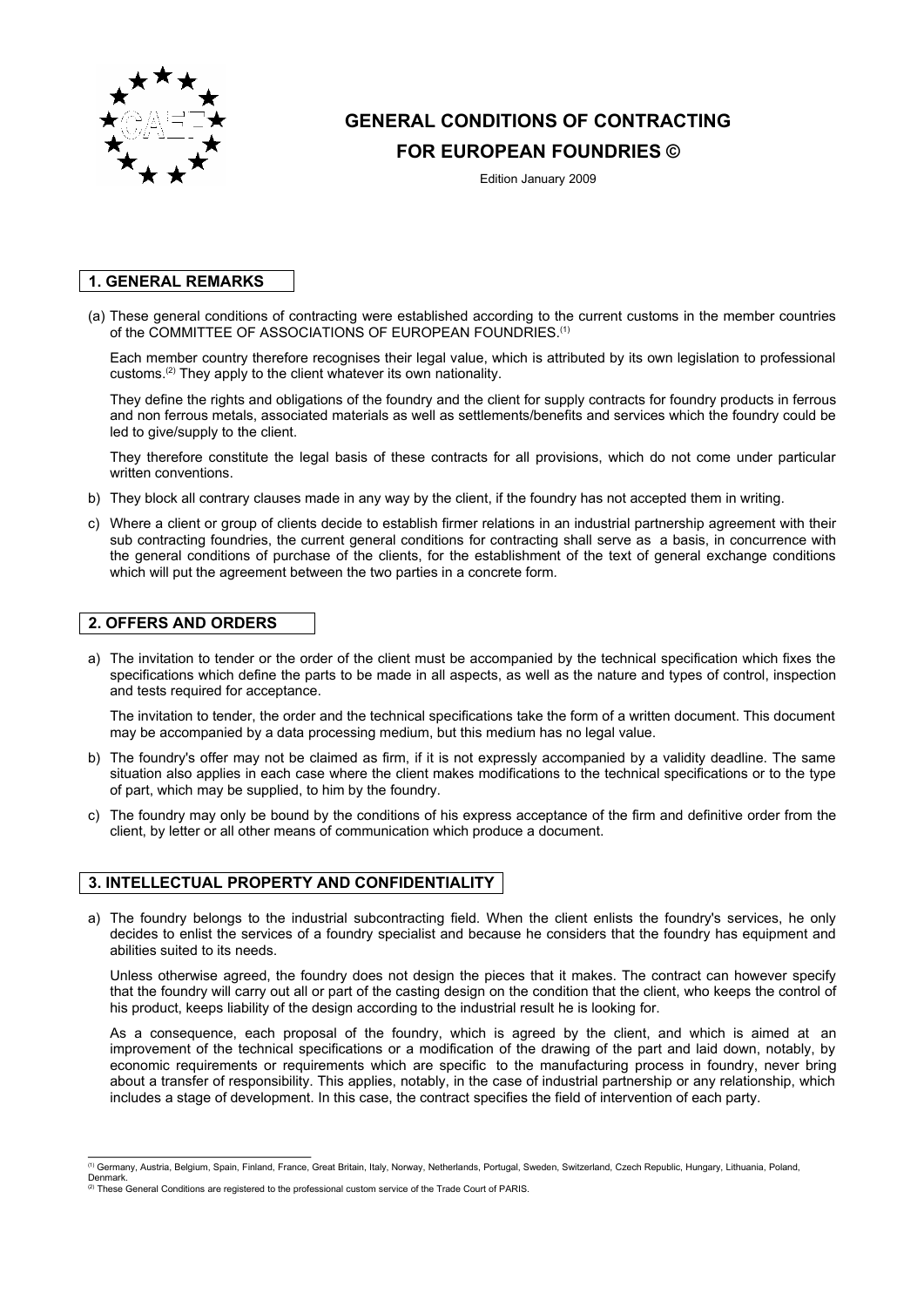b) The delivery of parts does not transfer to the client any rights of ownership belonging to the foundry on its manufacturing studies, software, any research and patents. As a consequence the client promises to keep the confidentiality of all kind of information, written or not, such as industrial drawings, outlines, technical instructions, that the foundry will bring to his knowledge.

The same applies to studies proposed by the foundry to improve quality or cost price of parts by a modification of the original technical specification. If the client accepts this, he must agree with the foundry conditions of use within the framework of the order.

Just as the price of manufacturing tools designed by the foundry, whether or not they are made by the foundry, does not include intellectual property rights of the foundry on these tools, that is the contribution of the foundry's expertise or patents for their study and development.

The same applies for possible adaptations that the foundry makes on tools provided by the client to ensure that the parts are well made.

- c) In no instance may the client use foundry studies for his own purposes, nor divulge them without first having expressly obtained ownership of them.
- d) The client guarantees the foundry against all consequences of actions which may/could be taken against him because of the carrying out of the order for parts covered by industrial ownership rights or intellectual property rights such as patents, trademarks or registered designs, or by any private right/law.
- e) In the specific case where the foundry is the sole designer and manufacturer of the parts for the client, the client shall draw up a special contract, which is outside the scope of these general conditions.
- f) Art foundries are reminded of their commitments which also adhere to the conditions of contracting. If the case arises, the current general conditions will be interpreted in the light of the rules peculiar to this matter.<sup>(3)</sup>

#### **4. PATTERNS AND TOOLS**

a) When they are provided by the client, all manufacturing patterns and tools (patterns, core boxes, templates, strickles/formers, machining equipment or inspection equipment, etc..) must clearly bear obligatory marking, assembly references or usage references and must be supplied free of charge to the site specified by the foundry.

The client is responsible for making sure that the tools match the drawings and specifications perfectly. However, and also if the client requests it, the foundry may check this and may reserve the right to invoice the cost of the operation.

If the foundry deems it to be necessary to modify parts in order for them to be better produced, the costs will be charged to the client, written notice having been given beforehand.

Generally, without previous written agreement from the client, the foundry cannot guarantee the life of these tools.

Moreover, in the case where they are provided by the client with drawings and specifications which do not allow a thorough check of complete agreement between the different elements, the shapes/forms, dimensions and thickness of the parts finally obtained shall thus be determined wholly or in part by these tools. The responsibility for the end result of this information/tools given, will therefore exclusively be that of the client, to whom the foundry shall send written notice beforehand.

In all cases, if the tools received by the foundry do not conform to the use for which they were reasonably intended, the foundry may require the initially agreed price to be revised. An agreement with the client must be obtained before any parts are made.

b) When the foundry is required by the client to make patterns or tools, the foundry shall make them in agreement with the client, according to the requirements of the foundry's own production techniques.

The cost of making the tools or patterns, as well as the cost of replacing or maintaining them after use, shall be paid independently of the parts supplied.

The foundry may not be held responsible for costs of replacing tools designed to be only used once, in the case of a part being discarded due to the normal manufacturing risks/hazards.

Unless written agreement is obtained beforehand with the foundry concerning an increase of price to cover this risk, the client is held responsible to either provide a new tool or to commission one from the foundry.

c) The tools and the appropriate drawings belong to the foundry when the contract specifies that the client will only pay a contribution towards the tooling cost. The special invoice also specifies this point.

In the opposite case, the tools belong to the client and remain stored at the foundry after the order has been completed. They shall be returned to the client at his or the foundry's request, in the normal wearing and ageing condition in which they are at the moment of their restitution.

<sup>(3)</sup> For example, "Code of Deontology of Art Foundries".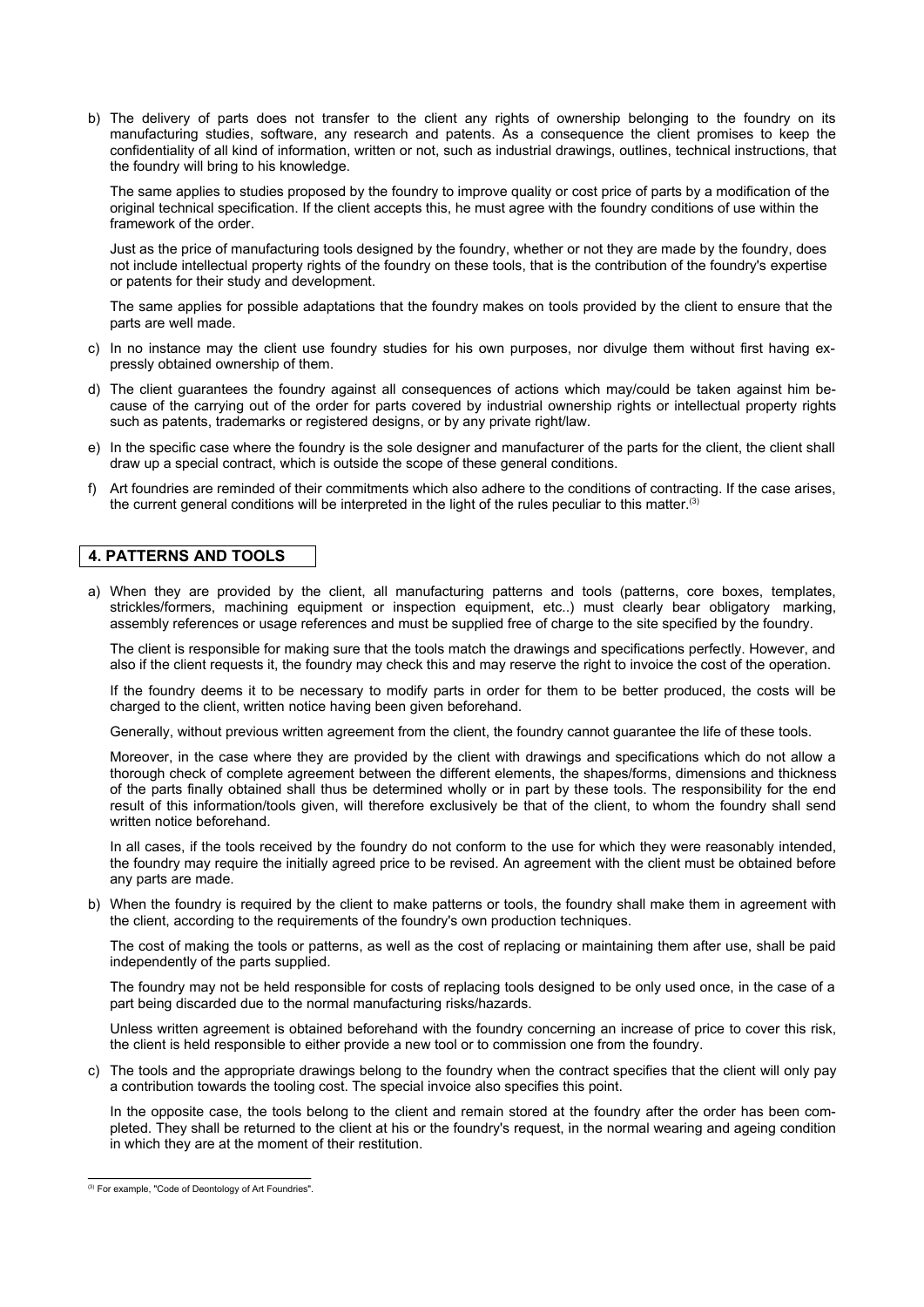However the client cannot come into possession of these tools without having paid all the bills owed to the foundry including those which relate to the studies, patents and know-how provided for in article (3 b).

They shall be retained free of charge for three years from the date of the last delivery. After this deadline, they shall be put at the client's disposal with the reserve of the retention right provided for in the previous paragraph. However, the client can agree with the foundry a storage extension in principle and associated forms.

If there is no agreement, the foundry may either proceed to destroy them after a deadline of three months which is running from a notice given to the client, or to invoice the storage, or to return the tools carriage due.

- d) The foundry may never use the tools referred to in the above paragraphs a, b and c, for a third party, regardless of whether the foundry owns the tools or not, except where previous written authorisation is given by the client.
- e) It is the client's responsibility, who remains entirely responsible for prototypes and tools mentioned in the above paragraphs a, b and c which he owns, to insure himself that they do not deteriorate or are not destroyed at the foundry, renouncing all recourse against the foundry.

## **5. INSERTS**

Inserts provided by the client for insertion into the part by previous incorporation in the mould before casting are from all points of view his sole responsibility and must be faultless. They must be delivered free of charge and carriage free to the foundry and in a sufficient quantity to allow for normal manufacturing hazards.

## **6. Delivery Deadlines**

- a) The delivery deadlines run from the date of confirmation of the order by the foundry but at the earliest, from the date when all documents, materials and details for carrying out the order have been supplied by the client, the latter having first fulfilled all conditions which he is obliged to fulfil.
- b) The strictness of the delivery deadline agreed must be stated clearly in the contract, together with the type of deadline (deadline for availability, presentation for inspection or acceptance, effective delivery deadline etc.) If no such specification is made, the deadline is taken to be indicative.
- c) The contract deadlines may be extended at the request of the foundry for any reason outside of its control where the foundry finds it impossible to fulfil its obligations.

## **7. DELIVERY AND TRANSFER OF RISKS**

a) The delivery of parts is always recognised to be carried out at the foundry, whatever stipulations of the contract on payment of transport costs. This is carried out by direct transfer of the supplies, either to the client, or to the transporter specified in the contract by the client, or if this is not the case, specified by the foundry.

If there are no instructions on the destination or it is impossible to independently dispatch goods from the foundry, delivery shall be deemed to have been carried out when a notice of availability is sent, the parts being stored and invoiced at the client's expense and risk.

Except in the case of a contrary instruction specified in the contract, partial dispatch is permitted, if the foundry wishes.

b) The transfer of risks to the client is achieved at the moment when the delivery as described above is completed, notwithstanding retained rights of ownership.

#### **8. PRICE**

- a) Except in the case of a contrary agreement, the contract prices for supplies are per unit, exclusive of tax, from the foundry, the parts being delivered in the condition specified in the contract when, if there are no instructions on this point, they shall be gross from the foundry, trimmed and with deadheads removed.
- b) They are, according to the agreement in the contract:
	- either listed, in rise or decrease, according to the appropriate forms/formulae, taking into account variations in exchange rates, material prices, energy costs, wage costs, transport costs and/or other costs associated with the order, which appear between the contract date and the contract delivery date, in the absence of any other applicable dates specified on the contract
	- or fixed in an agreed period of time.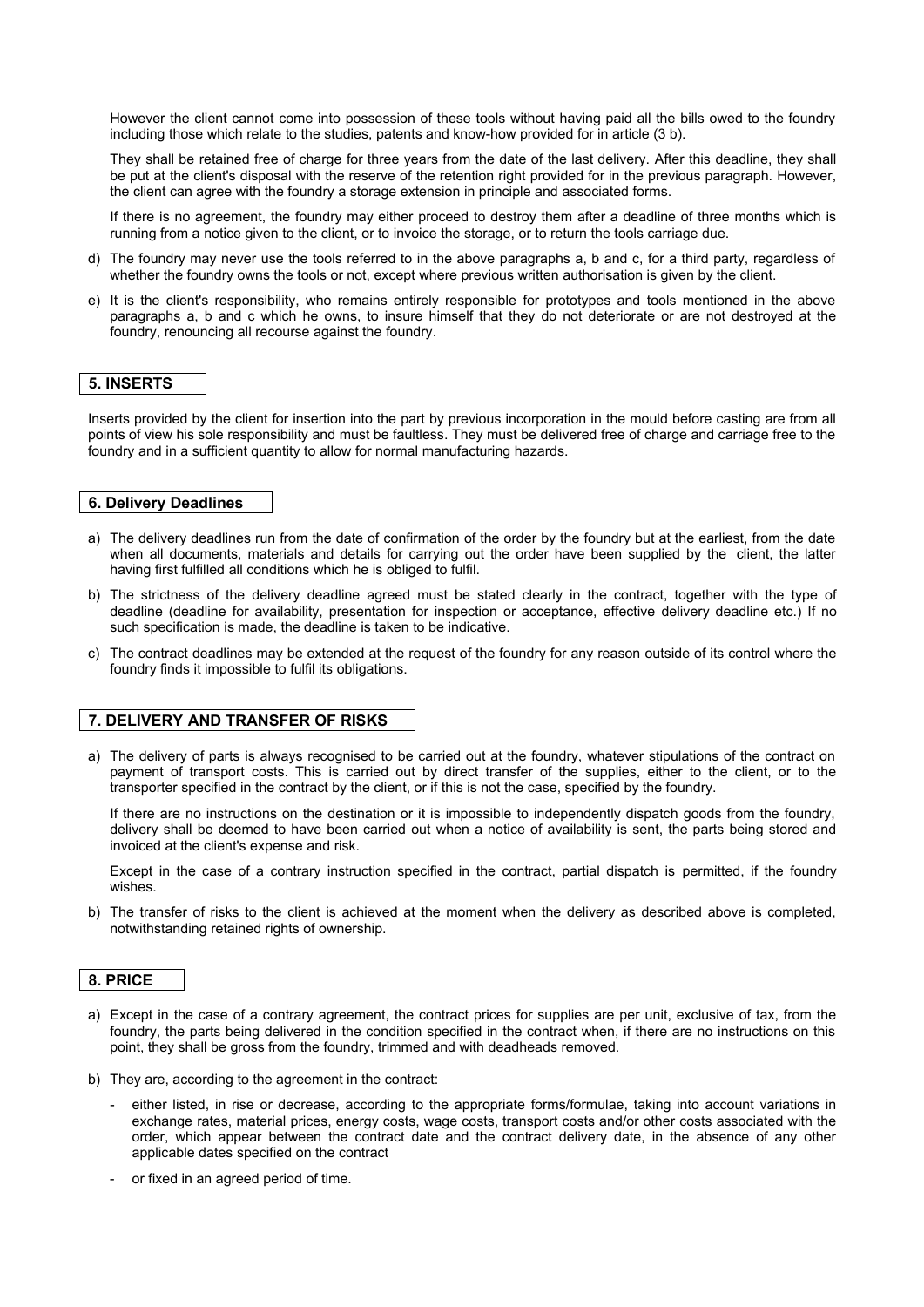#### **9. WEIGHT**

In the particular case of parts sold by weight, the actual measured weight is the proof weight. Those weights stated on the offer and the order are only for purposes of indication.

## **10. QUANTITIES**

From the point of view of quantity, the number of parts indicated on the contract shall be binding, especially for parts which are hand cast. In the case of series production by a machine, a certain tolerance of the number of parts made and delivered is permitted. This must be agreed between the foundry and the client when the contract is negotiated. If no preliminary agreement is made, the general permissible tolerance should be +/- 5 % of the number of parts indicated on the contract.

## **11. PAYMENT TERMS**

a) Payments shall be deemed to have been made to the head office of the foundry. The deadlines and method of payment, as well as payment of possible deposits, must be agreed specifically in the contract. In the absence of any agreement, payments are made, without any reduction, within a deadline of 30 days from the date specified on the bill.

Unless otherwise agreed, the cost of producing the tools must be paid within a deadline of 30 days running from the delivery of the prototypes or part-types.

The non-return of bills with acceptance and bank details within 7 days of their being sent, the non-respect of any failure to pay a serious breach of the client's credit, in particular the revelation of any protest or pledge against commercial funds will be followed, if the foundry wishes with all legal powers and without giving notice by:

- either the loss of the deadline and as a consequence the immediate obligation to pay the remainder of sums still due for whatever reason and the suspension of all dispatches.
- or the annulment of all the current orders, and retention of deposits on the one hand and retention of the tools and parts on the other hand, until the indemnity owed to the foundry is valued.
- c) Each sum which is falling due, is automatically yielding interest. The level of interest shall be the sum of the interest rate applied by the European Central Bank to its most recent main refinancing operation carried out before the first calendar day of the half-year in question plus seven percentage points.<sup>(3)</sup>

The client may not refuse to pay part or all of a sum owed to the foundry because of any claims on his part, especially because of guarantee rights, without the agreement of the foundry.

d) In the case of subcontracting, the client, according to the legislation, will request his own client to guarantee the payment of the sums owed to the foundry.

#### **12. PART TYPES, INSPECTION AND ACCEPTANCE**

For production/series orders, the client must request the manufacture of part types which are submitted to him by the foundry for acceptance at his pleasure after all necessary inspections and tests. The acceptance must be addressed to the foundry by the client by letter or by any other means of communication which results in a document.

In all cases, and even when acceptance does not follow delivery, the type and extent of inspection and required tests, standards and strictness classifications concerned, as well as all types of tolerances must be specified in the drawings and the specification, which must be provided by the client with his request for a quote and confirmed in the contract agreed between the foundry and the client.

In the case of manufacturing composite parts or parts assembled by welding in the foundry, the parties must agree on the definition of each of the composite parts and on the extent of the nature of transition areas.

The principles and types of non-destructive inspection may only be defined in relation to the design of the parts. The client must therefore always state in his request for a quote and in his order, the inspection he requires, which parts of the pieces are required to be inspected and the strictness classifications which apply, to determine in particular the conditions under which guarantee will apply as defined in article 14.

<sup>(3)</sup> In case French law is applicable, each sum which is falling due, is automatically yielding interest. The level of interest shall be the highest of the two following rates: thrice the legal interest rate or the interest rate applied by the European Central Bank to its most recent refinancing operation plus ten percentage points.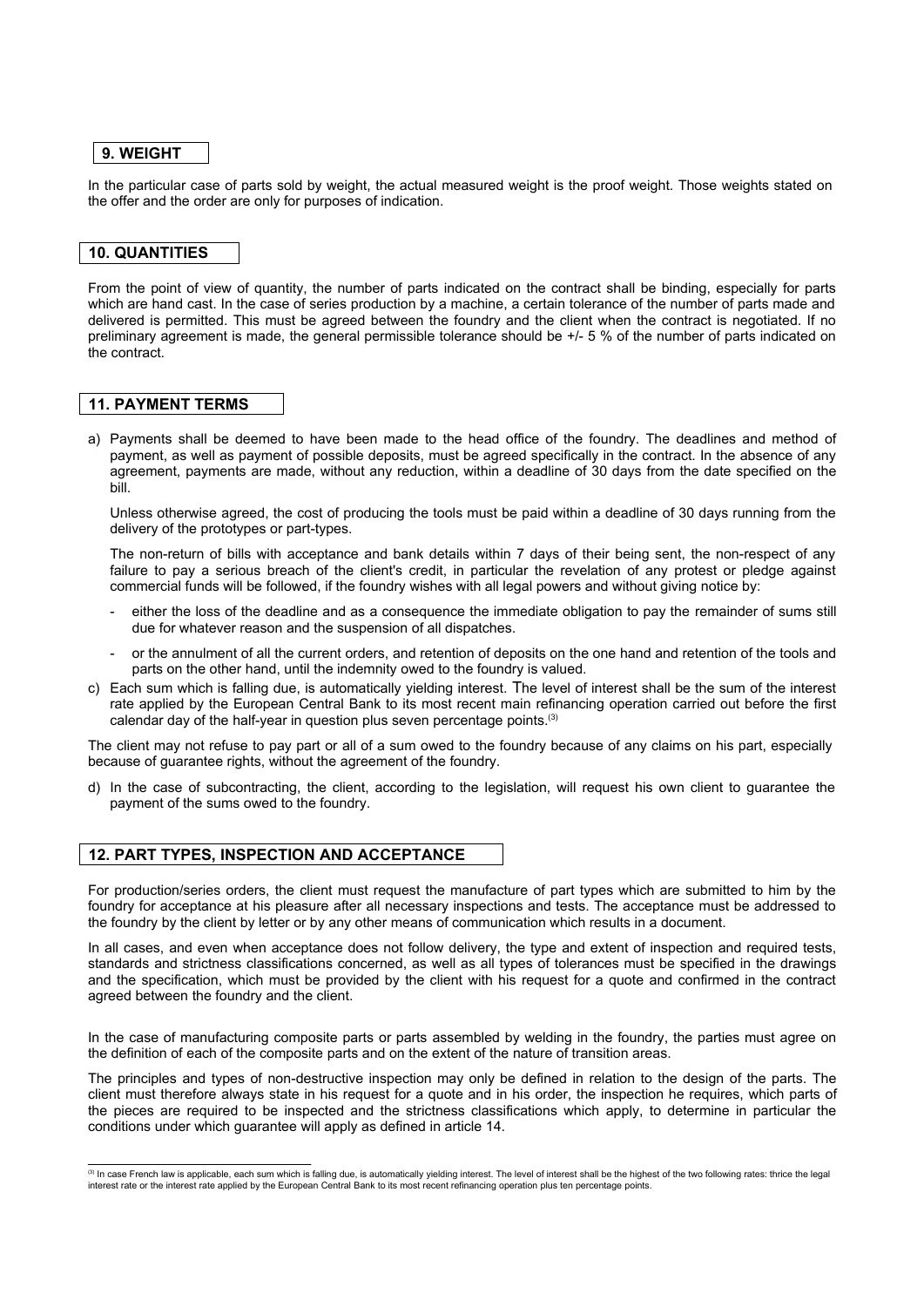In the case of there being no specification concerning the inspection and tests to be carried out on the parts, the foundry will only carry out a simple visual and dimensional inspection.

The inspection and tests deemed necessary by the client are carried out at his request by the foundry, by himself or by a laboratory or third party organisation. This must be stated in the conclusion of the contract at the latest, as well as the type and extend of the inspection and test.

In the case where acceptance is required, the extent and conditions of the acceptance must be established at the latest in the conclusion of the contract.

The price of inspection and tests is generally distinct from that of the parts but may be incorporated in to the parts price if so agreed by the client and the foundry.

This price takes into account the cost of special work necessary to obtain conditions required for the carrying out of the inspection at a high level, especially in the case of non-destructive testing.

Unless the contract specifies the contrary, acceptance shall be carried out at the foundry, at client's expense, at the latest in the week following the availability for acceptance notice addressed to the client by the foundry or to the organisation in charge of the acceptance. In the case of a shortcoming on the part of the client or the organisation in charge of inspection, the parts shall be stored by the foundry at the client's expense and risk. After a second notice from the foundry has had no effect, after two weeks from the date when it was sent, the material is deemed to be accepted and the foundry has the right to dispatch it and invoice for it.

In each case, these inspections and acceptances are carried out within the appropriate standards, according to the conditions defined by the drawings and the technical specification, as they have been agreed by the client and accepted by the foundry.

#### **13. QUALITY ASSURANCE**

The supplies made within the Quality Assurance system require that this condition is specified by the client in his request for a quote and in his order, the foundry shall confirm this in his offer and in his acceptance of the order, without prejudicing the provisions of the previous articles.

## **14. LIABILITY AND GUARANTEE**

a) The foundry is obliged according to the terms of the contract. This signifies that the foundry is only bound to deliver parts which are conformable to the industrial design or technical specifications furnished by the client or conformable to the part-types or prototypes that he agreed.

In the case of a dispute by the client concerning the parts delivered, the foundry reserves the right to examine them on site.

- b) The foundry's guarantee consists, in agreement with the client, of:
	- crediting the client with the value of the parts recognised as not confirming to the drawings and contract technical specifications or to the part types accepted by the foundry,
	- or replacing this free of charge,
	- or carrying out or having carried out a process of making the parts in question conform to the requirements.

The parts, which are replaced by the foundry, shall be the object of a credit note, replaced parts being invoiced at the same price as those parts which they replace. The process of making parts conform is carried out according to the methods agreed or decided by the client. The foundry is responsible for the cost if it carries out the work itself, or must give prior agreement if the client decides to have the work done for a price which shall be made known to the foundry beforehand.

The replacement or process of making parts conform, done in agreement between the foundry and the client, may not alter the strictness of the guarantee.

The parts which the client obtains on credit, the replaced parts or the parts to be reworked are to be returned to the foundry, carriage collect, the foundry reserves the right to select the carrier.

- c) Under the threat of the loss of the right to guarantee which was previously defined, the client must reject nonconformities as soon as they are discovered, and request their immediate replacement or reworking within the maximum period from the delivery date:
	- of 15 days for apparent non-conformities,
	- of 6 months for other non-conformities, this period is reduced to 1 month for production/series goods.